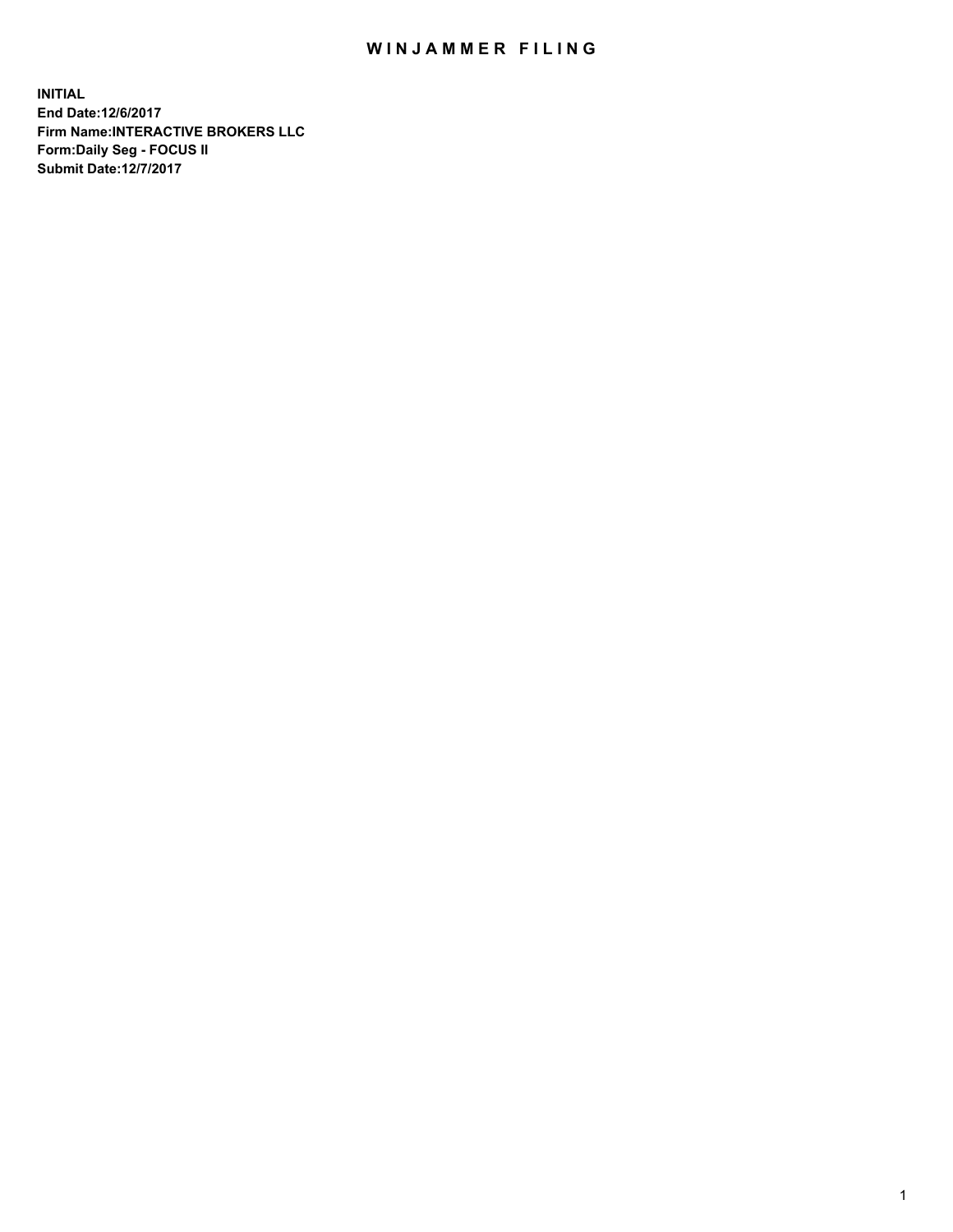## **INITIAL End Date:12/6/2017 Firm Name:INTERACTIVE BROKERS LLC Form:Daily Seg - FOCUS II Submit Date:12/7/2017 Daily Segregation - Cover Page**

| Name of Company<br><b>Contact Name</b><br><b>Contact Phone Number</b><br><b>Contact Email Address</b>                                                                                                                                                                                                                          | <b>INTERACTIVE BROKERS LLC</b><br><b>James Menicucci</b><br>203-618-8085<br>jmenicucci@interactivebrokers.c<br>om |
|--------------------------------------------------------------------------------------------------------------------------------------------------------------------------------------------------------------------------------------------------------------------------------------------------------------------------------|-------------------------------------------------------------------------------------------------------------------|
| FCM's Customer Segregated Funds Residual Interest Target (choose one):<br>a. Minimum dollar amount: ; or<br>b. Minimum percentage of customer segregated funds required:%; or<br>c. Dollar amount range between: and; or<br>d. Percentage range of customer segregated funds required between:% and%.                          | $\overline{\mathbf{0}}$<br>0<br>155,000,000 245,000,000<br>0 <sub>0</sub>                                         |
| FCM's Customer Secured Amount Funds Residual Interest Target (choose one):<br>a. Minimum dollar amount: ; or<br>b. Minimum percentage of customer secured funds required:%; or<br>c. Dollar amount range between: and; or<br>d. Percentage range of customer secured funds required between: % and %.                          | $\overline{\mathbf{0}}$<br>0<br>80,000,000 120,000,000<br>0 <sub>0</sub>                                          |
| FCM's Cleared Swaps Customer Collateral Residual Interest Target (choose one):<br>a. Minimum dollar amount: ; or<br>b. Minimum percentage of cleared swaps customer collateral required:% ; or<br>c. Dollar amount range between: and; or<br>d. Percentage range of cleared swaps customer collateral required between:% and%. | $\overline{\mathbf{0}}$<br>$\overline{\mathbf{0}}$<br>0 <sub>0</sub><br><u>00</u>                                 |

Attach supporting documents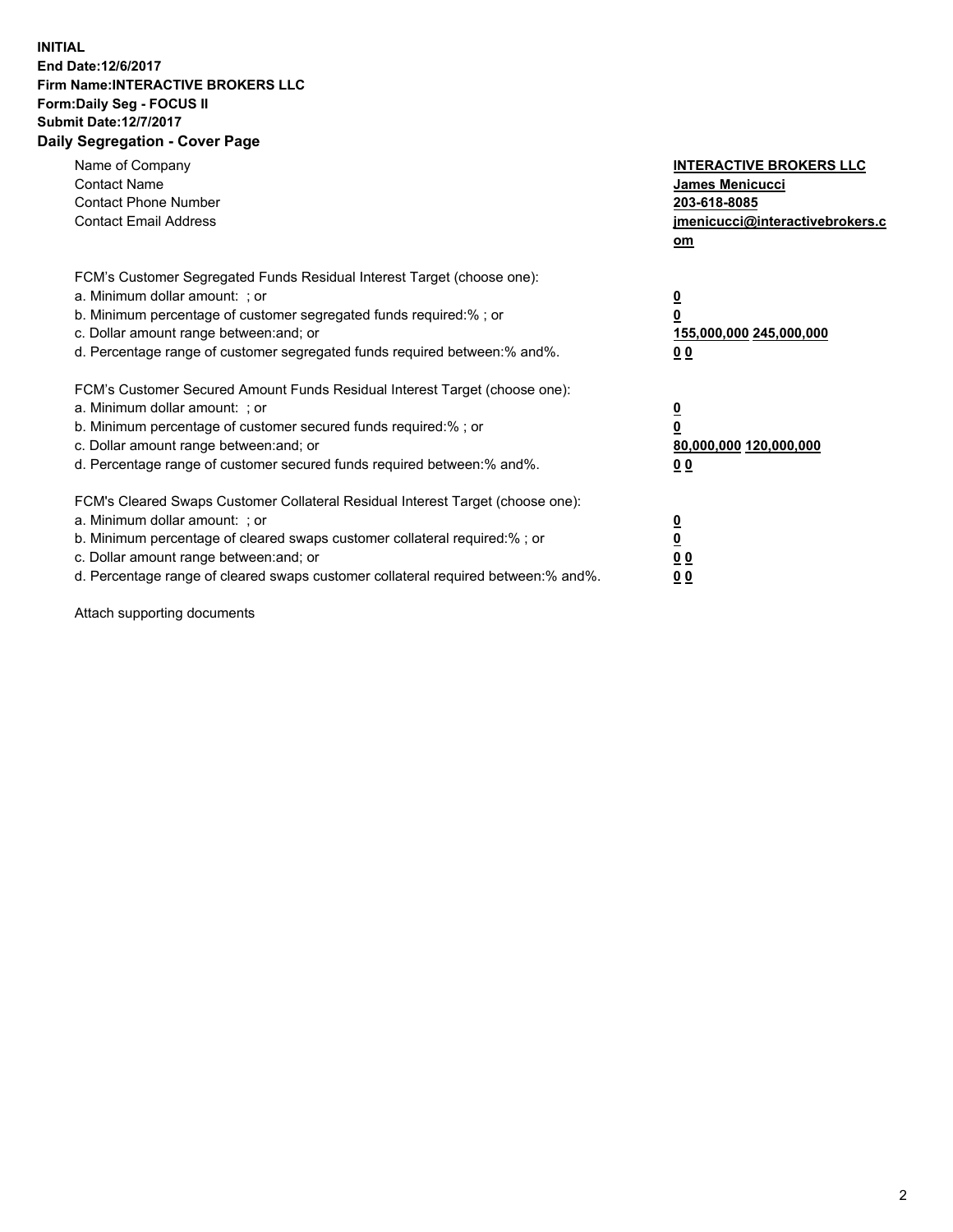## **INITIAL End Date:12/6/2017 Firm Name:INTERACTIVE BROKERS LLC Form:Daily Seg - FOCUS II Submit Date:12/7/2017 Daily Segregation - Secured Amounts**

|                | Daily Ocglegation - Occured Aniounts                                                                       |                                    |
|----------------|------------------------------------------------------------------------------------------------------------|------------------------------------|
|                | Foreign Futures and Foreign Options Secured Amounts                                                        |                                    |
|                | Amount required to be set aside pursuant to law, rule or regulation of a foreign                           | $0$ [7305]                         |
|                | government or a rule of a self-regulatory organization authorized thereunder                               |                                    |
| 1.             | Net ledger balance - Foreign Futures and Foreign Option Trading - All Customers                            |                                    |
|                | A. Cash                                                                                                    | 466,817,095 [7315]                 |
|                | B. Securities (at market)                                                                                  | $0$ [7317]                         |
| 2.             | Net unrealized profit (loss) in open futures contracts traded on a foreign board of trade                  | -1,981,364 [7325]                  |
| 3.             | Exchange traded options                                                                                    |                                    |
|                | a. Market value of open option contracts purchased on a foreign board of trade                             | 11,812 [7335]                      |
|                | b. Market value of open contracts granted (sold) on a foreign board of trade                               | -107,082 [7337]                    |
| 4.             | Net equity (deficit) (add lines 1.2. and 3.)                                                               | 464,740,461 [7345]                 |
| 5.             | Account liquidating to a deficit and account with a debit balances - gross amount                          | 16,151 [7351]                      |
|                | Less: amount offset by customer owned securities                                                           | 0 [7352] 16,151 [7354]             |
| 6.             | Amount required to be set aside as the secured amount - Net Liquidating Equity                             | 464,756,612 [7355]                 |
|                | Method (add lines 4 and 5)                                                                                 |                                    |
| 7.             | Greater of amount required to be set aside pursuant to foreign jurisdiction (above) or line                | 464,756,612 [7360]                 |
|                | 6.                                                                                                         |                                    |
|                | FUNDS DEPOSITED IN SEPARATE REGULATION 30.7 ACCOUNTS                                                       |                                    |
| $\mathbf{1}$ . | Cash in banks                                                                                              |                                    |
|                | A. Banks located in the United States                                                                      | 38,774,359 [7500]                  |
|                | B. Other banks qualified under Regulation 30.7                                                             | 0 [7520] 38,774,359 [7530]         |
| 2.             | Securities                                                                                                 |                                    |
|                | A. In safekeeping with banks located in the United States                                                  | 439,543,285 [7540]                 |
|                | B. In safekeeping with other banks qualified under Regulation 30.7                                         | 0 [7560] 439,543,285 [7570]        |
| 3.             | Equities with registered futures commission merchants                                                      |                                    |
|                | A. Cash                                                                                                    | $0$ [7580]                         |
|                | <b>B.</b> Securities                                                                                       | $0$ [7590]                         |
|                | C. Unrealized gain (loss) on open futures contracts                                                        | $0$ [7600]                         |
|                | D. Value of long option contracts                                                                          | $0$ [7610]                         |
|                | E. Value of short option contracts                                                                         | 0 [7615] 0 [7620]                  |
| 4.             | Amounts held by clearing organizations of foreign boards of trade                                          |                                    |
|                | A. Cash                                                                                                    | $0$ [7640]                         |
|                | <b>B.</b> Securities                                                                                       | $0$ [7650]                         |
|                | C. Amount due to (from) clearing organization - daily variation                                            | 0 [7660]                           |
|                | D. Value of long option contracts                                                                          | $0$ [7670]                         |
|                | E. Value of short option contracts                                                                         | 0 [7675] 0 [7680]                  |
| 5.             | Amounts held by members of foreign boards of trade                                                         |                                    |
|                | A. Cash                                                                                                    | 122,794,171 [7700]                 |
|                | <b>B.</b> Securities                                                                                       | $0$ [7710]                         |
|                | C. Unrealized gain (loss) on open futures contracts                                                        | 4,869,014 [7720]                   |
|                | D. Value of long option contracts                                                                          | 11,812 [7730]                      |
|                | E. Value of short option contracts                                                                         | -107,082 [7735] 117,829,887 [7740] |
| 6.             | Amounts with other depositories designated by a foreign board of trade                                     | 0 [7760]                           |
| 7.<br>8.       | Segregated funds on hand                                                                                   | $0$ [7765]                         |
|                | Total funds in separate section 30.7 accounts                                                              | 596,147,531 [7770]                 |
| 9.             | Excess (deficiency) Set Aside for Secured Amount (subtract line 7 Secured Statement<br>Page 1 from Line 8) | 131,390,919 [7380]                 |
| 10.            | Management Target Amount for Excess funds in separate section 30.7 accounts                                | 80,000,000 [7780]                  |
| 11.            | Excess (deficiency) funds in separate 30.7 accounts over (under) Management Target                         | 51,390,919 [7785]                  |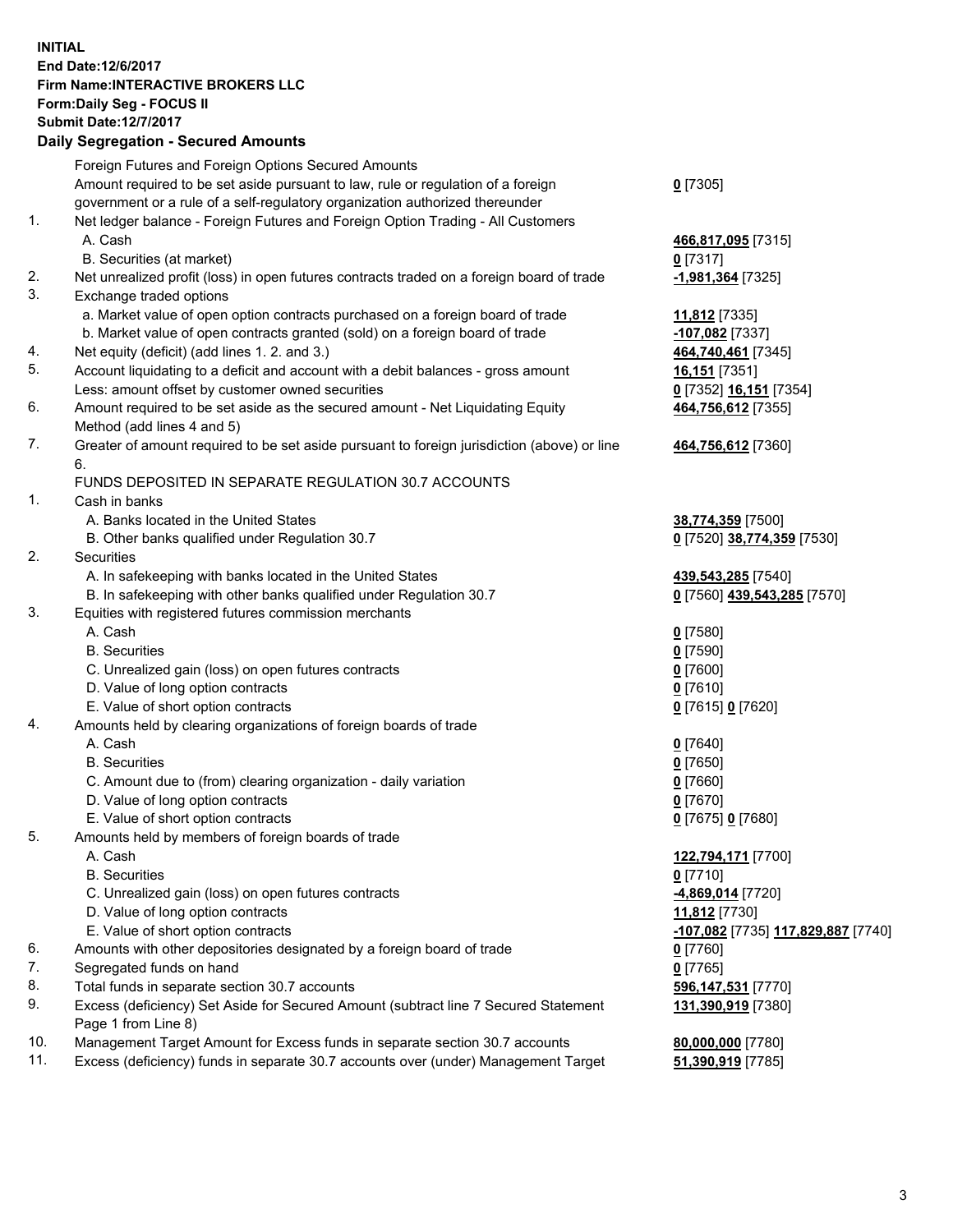**INITIAL End Date:12/6/2017 Firm Name:INTERACTIVE BROKERS LLC Form:Daily Seg - FOCUS II Submit Date:12/7/2017 Daily Segregation - Segregation Statement** SEGREGATION REQUIREMENTS(Section 4d(2) of the CEAct) 1. Net ledger balance A. Cash **4,440,961,949** [7010] B. Securities (at market) **0** [7020] 2. Net unrealized profit (loss) in open futures contracts traded on a contract market **-44,181,309** [7030] 3. Exchange traded options A. Add market value of open option contracts purchased on a contract market **149,105,778** [7032] B. Deduct market value of open option contracts granted (sold) on a contract market **-260,165,747** [7033] 4. Net equity (deficit) (add lines 1, 2 and 3) **4,285,720,671** [7040] 5. Accounts liquidating to a deficit and accounts with debit balances - gross amount **272,288** [7045] Less: amount offset by customer securities **0** [7047] **272,288** [7050] 6. Amount required to be segregated (add lines 4 and 5) **4,285,992,959** [7060] FUNDS IN SEGREGATED ACCOUNTS 7. Deposited in segregated funds bank accounts A. Cash **508,917,369** [7070] B. Securities representing investments of customers' funds (at market) **2,792,593,785** [7080] C. Securities held for particular customers or option customers in lieu of cash (at market) **0** [7090] 8. Margins on deposit with derivatives clearing organizations of contract markets A. Cash **23,968,442** [7100] B. Securities representing investments of customers' funds (at market) **1,287,173,292** [7110] C. Securities held for particular customers or option customers in lieu of cash (at market) **0** [7120] 9. Net settlement from (to) derivatives clearing organizations of contract markets **399,889** [7130] 10. Exchange traded options A. Value of open long option contracts **149,059,860** [7132] B. Value of open short option contracts **-260,533,639** [7133] 11. Net equities with other FCMs A. Net liquidating equity **0** [7140] B. Securities representing investments of customers' funds (at market) **0** [7160] C. Securities held for particular customers or option customers in lieu of cash (at market) **0** [7170] 12. Segregated funds on hand **0** [7150] 13. Total amount in segregation (add lines 7 through 12) **4,501,578,998** [7180] 14. Excess (deficiency) funds in segregation (subtract line 6 from line 13) **215,586,039** [7190] 15. Management Target Amount for Excess funds in segregation **155,000,000** [7194]

16. Excess (deficiency) funds in segregation over (under) Management Target Amount Excess

**60,586,039** [7198]